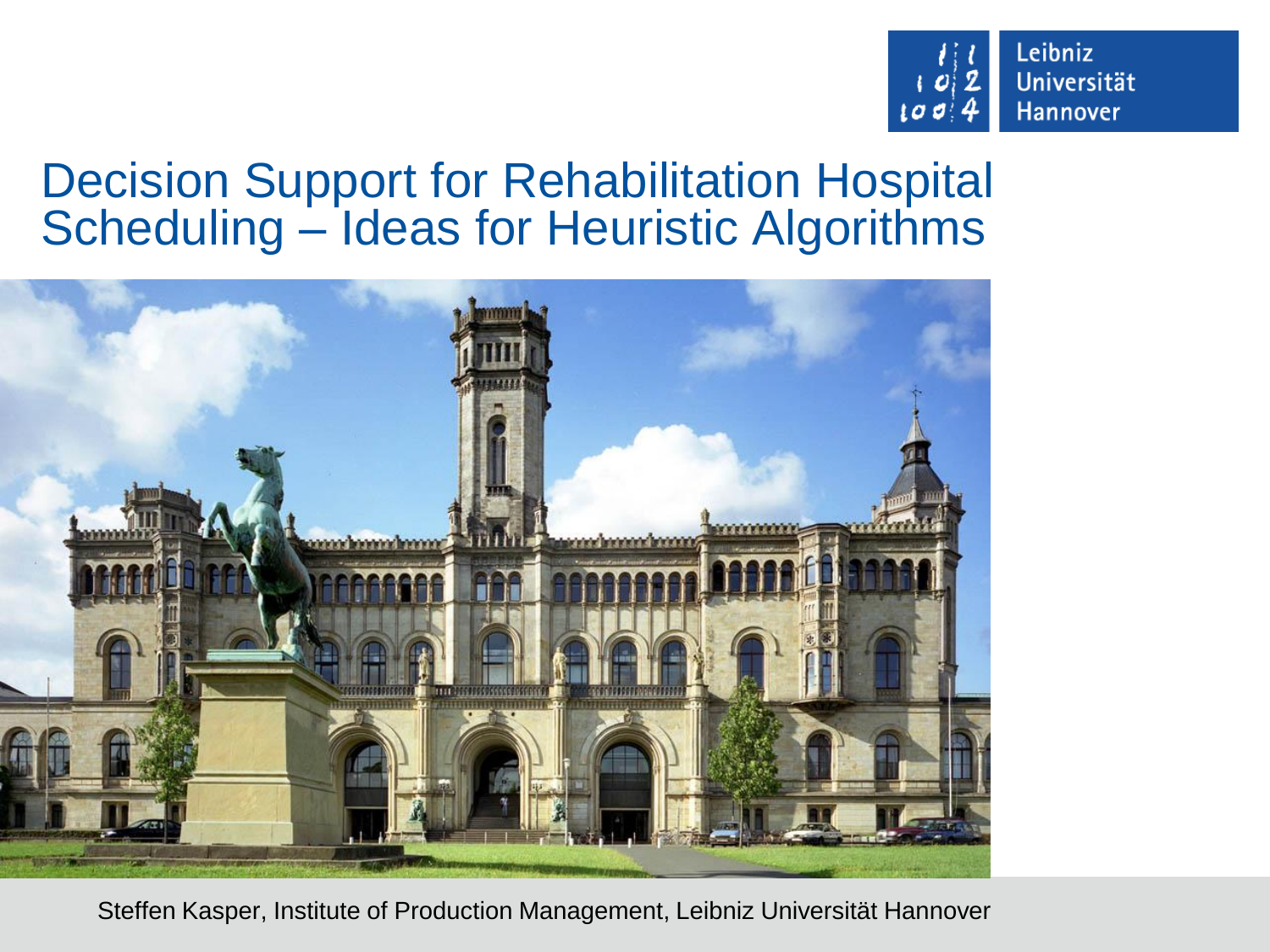

## Agenda



#### 1. Motivation

- 2. The Monolithic Planning Approach
- 3. Outline of a Heuristic Algorithm
- 4. Next Steps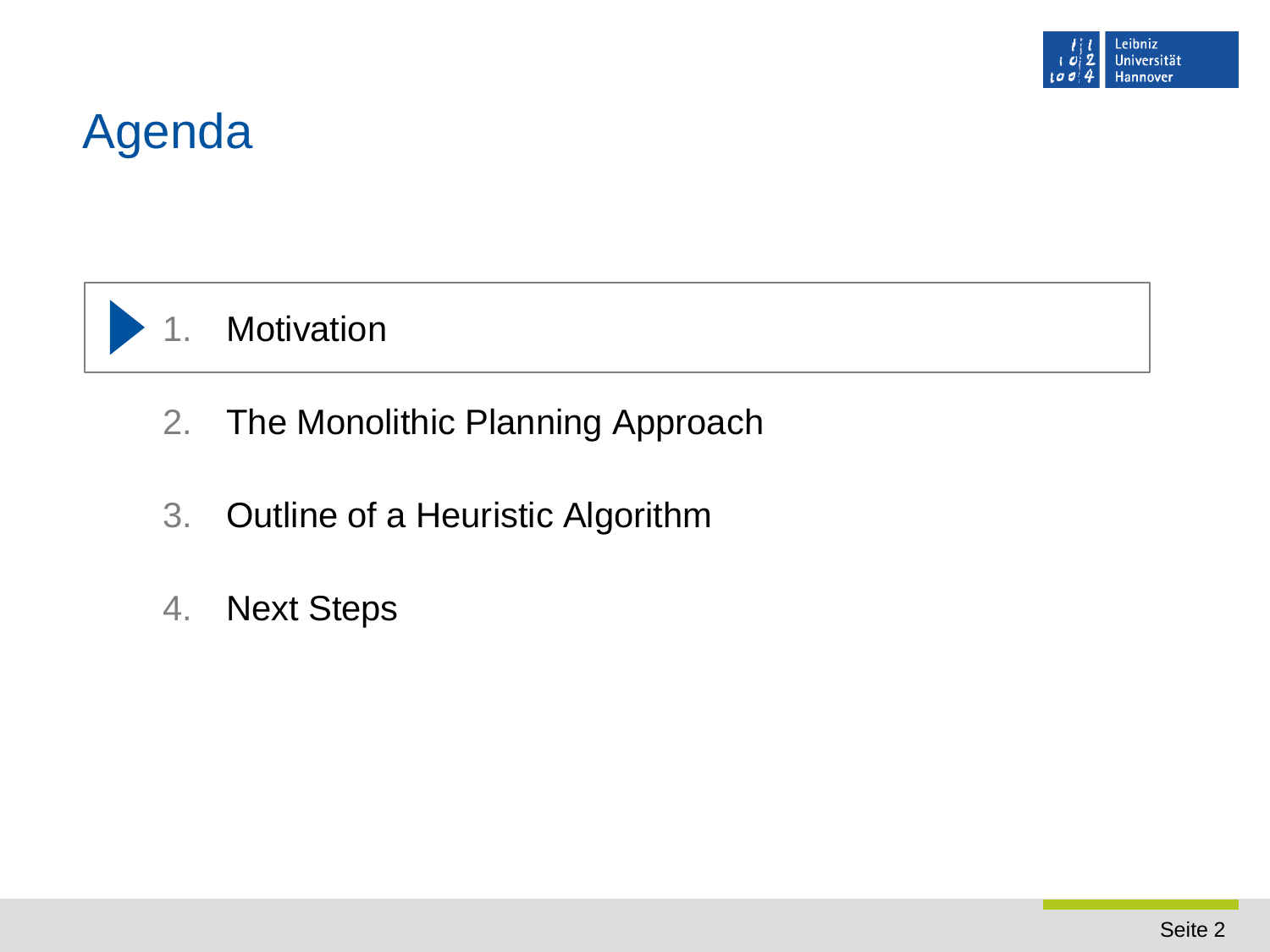

## Rehabilitation vs. Acute Hospitals

#### **Rehabilitation Hospital Acute Hospital**



- **Restoring patients' health** after surgery or injury
- **Long length of stay** (up to 6 weeks)
- **Planning problem of high** complexity due to long time horizon



- Intensive diagnosis and therapy
- Short length of stay (<1 week or emergencies)
- Bottleneck resource (surgery) dictates planning process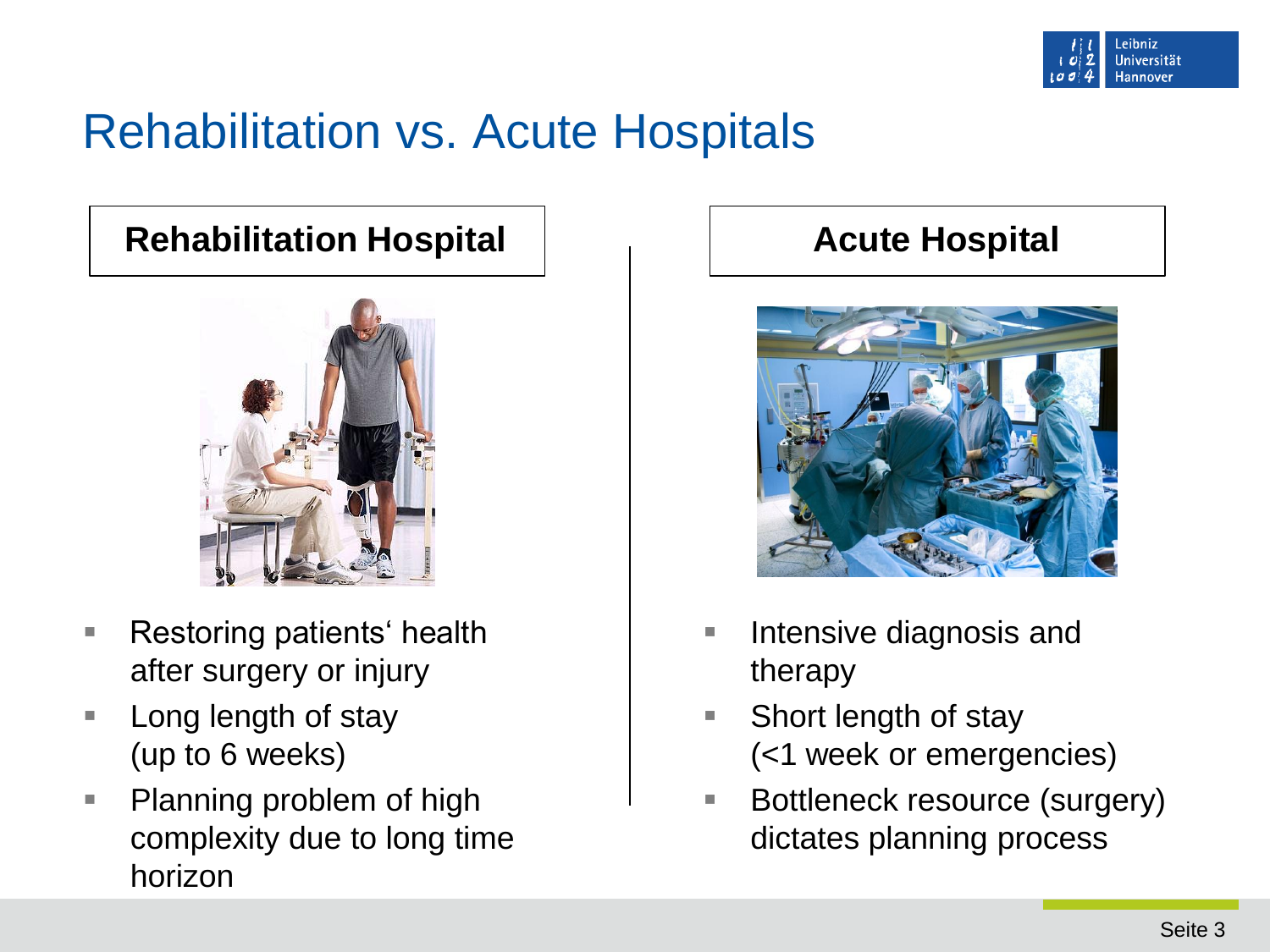

## Planning Problem of Existing Patients in Rehabhospitals

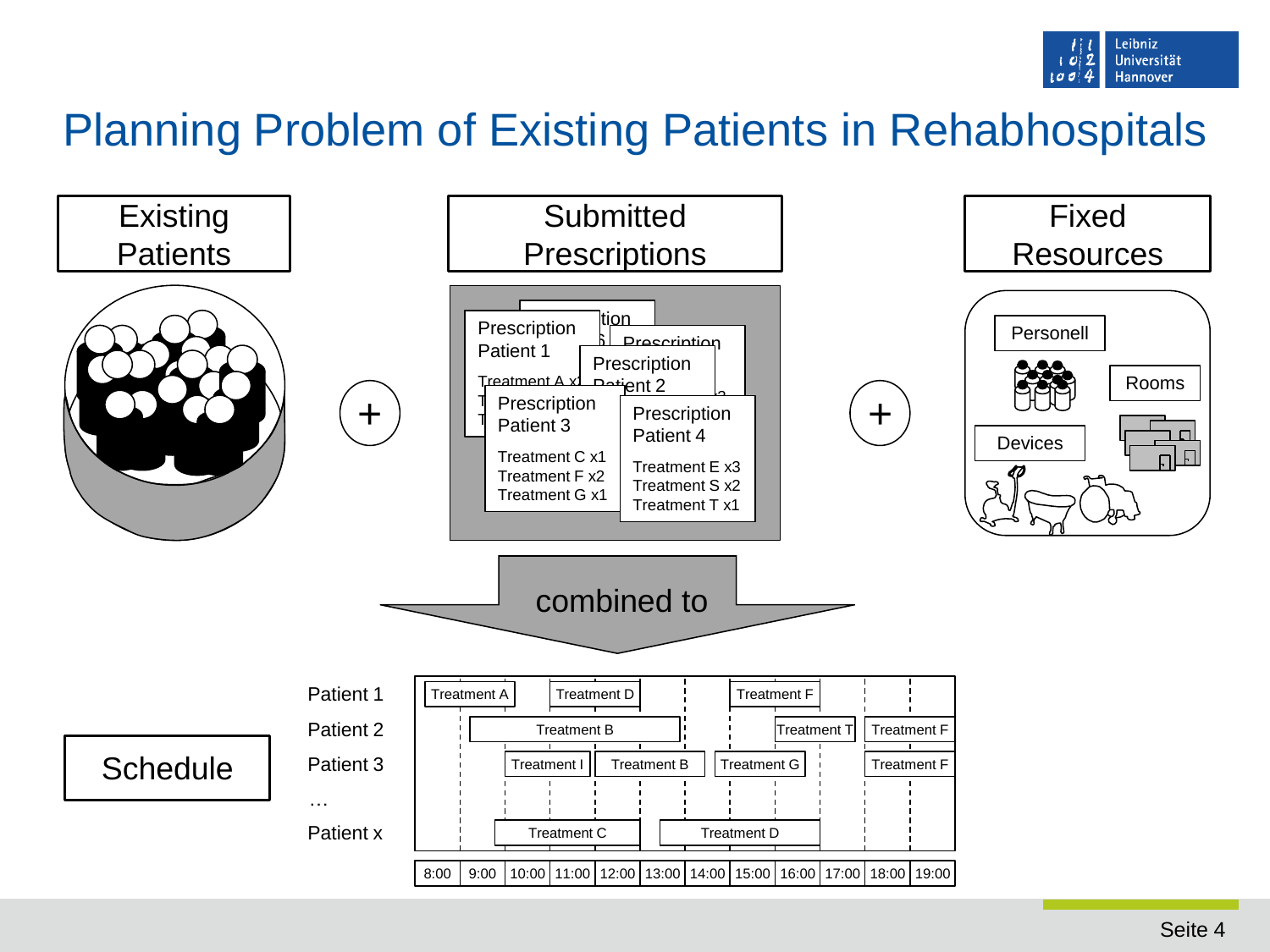

## Example for Scheduling a Single Water Aerobics Treatment on a Tuesday

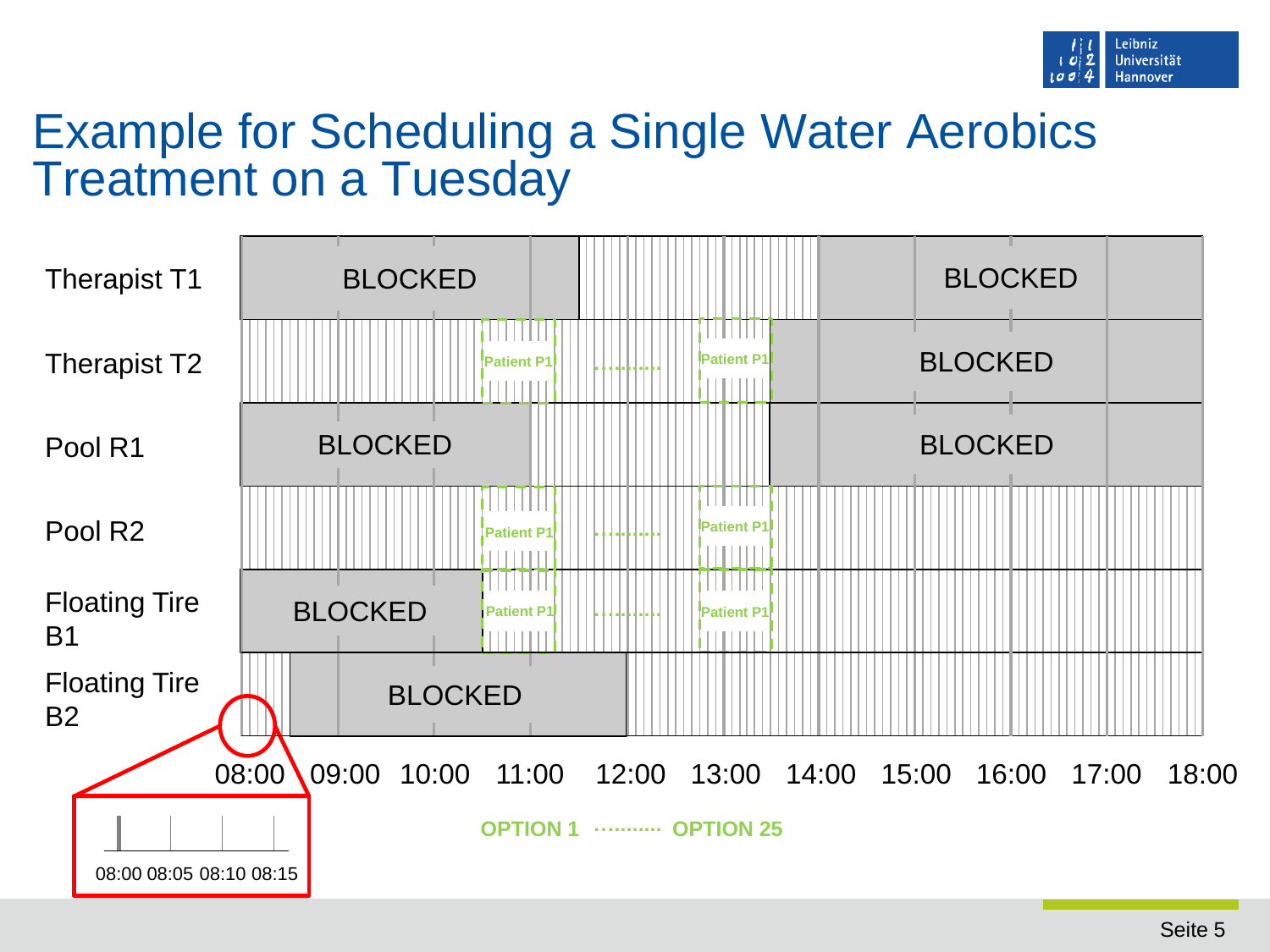# Example of a Large Sized Rehabilitation Hospital

- Planning horizon 4-6 weeks
- ~400 patients
- ~600 activities available (wateraerobics, physiotherapy etc.)
- 6.800 prescribed orders result in >38.000 single events
- 80 categories of resources contain >380 single resources
- 2-3 resources necessary per event
- Discrete time slots à 5 minutes
- Rolling planning with partly fixed events



Planning process with high complexity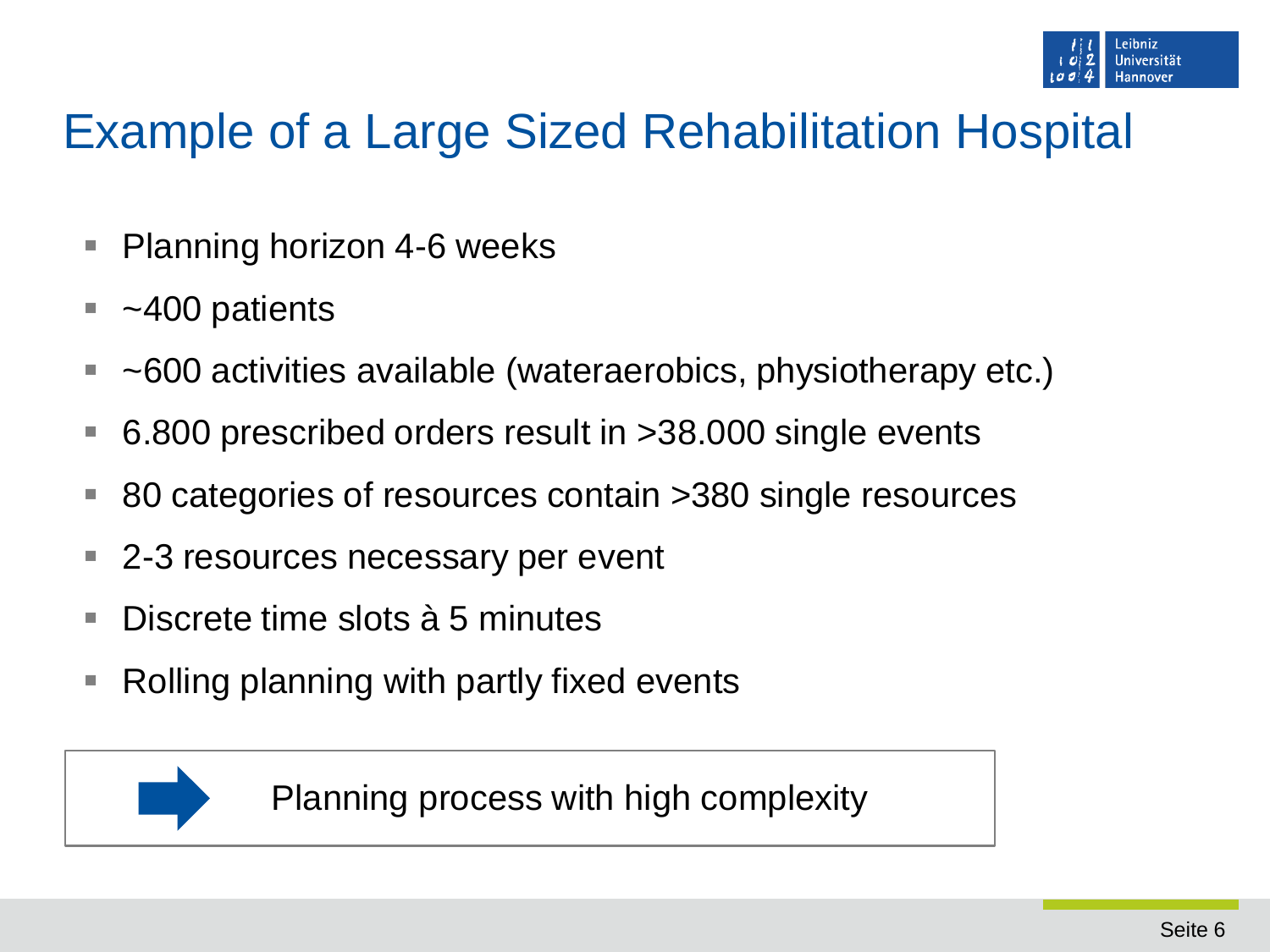

## Agenda

- 1. Motivation
- 2. The Monolithic Planning Approach
- 3. Outline of a Heuristic Algorithm
- 4. Next Steps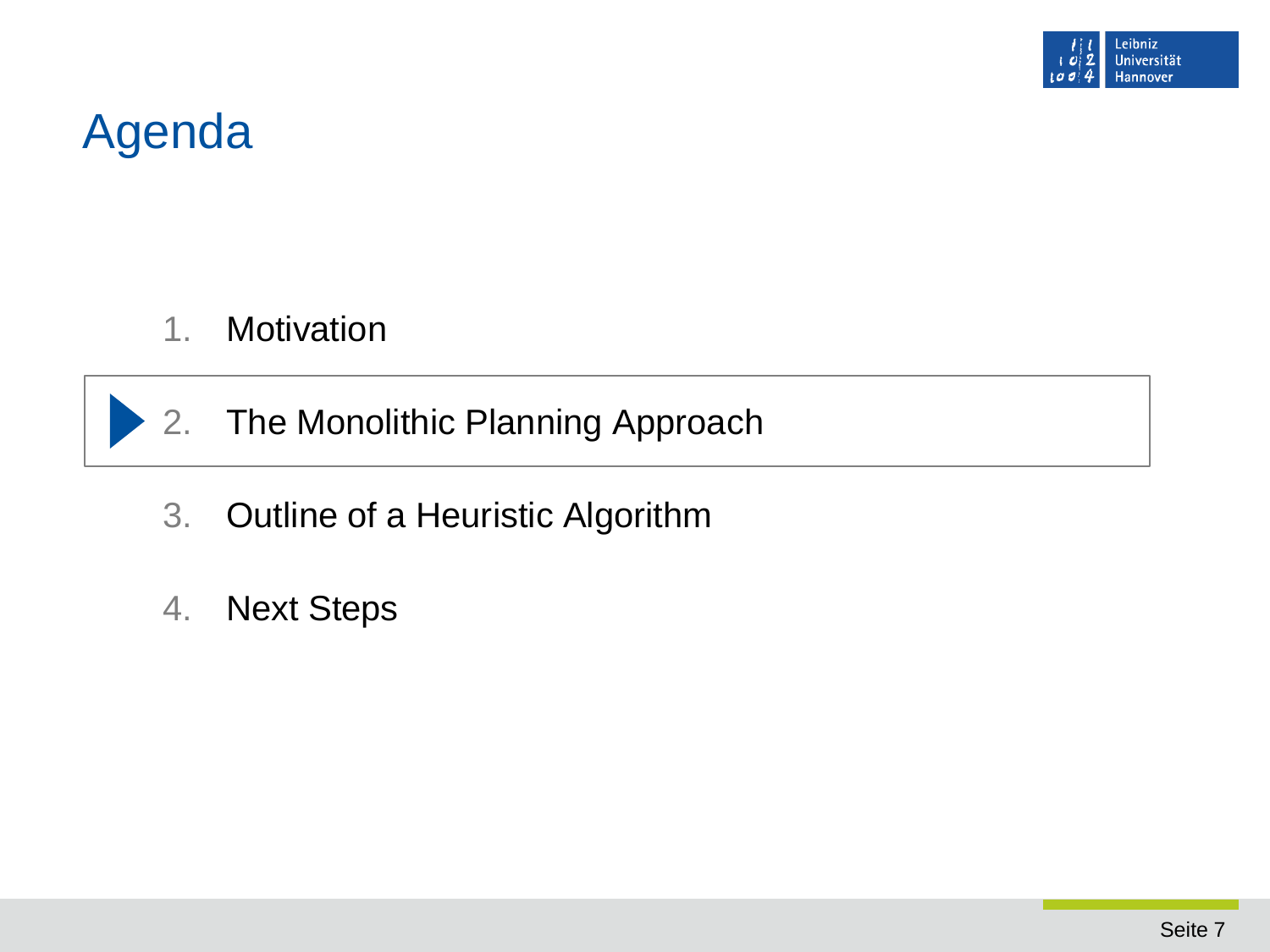

# The Monolithical Optimization Model<sup>1</sup>

- Modeling as an assignment problem
- Central binary decision variables:
	-
	- Scheduling variable  $x_{p,m,d,t}$ : Patient *p* starts treatment *m* on day *d* in time slot *t*
	- Connection variable  $y_{p,m,f,d,t}$ : Patient p starts treatment *m* on day *d* in time slot *t* using resource *f*

1 Schimmelpfeng K, Helber S, Kasper S (2012) Decision support for rehabilitation hospital scheduling. OR Spectrum, Volume 34: 461-489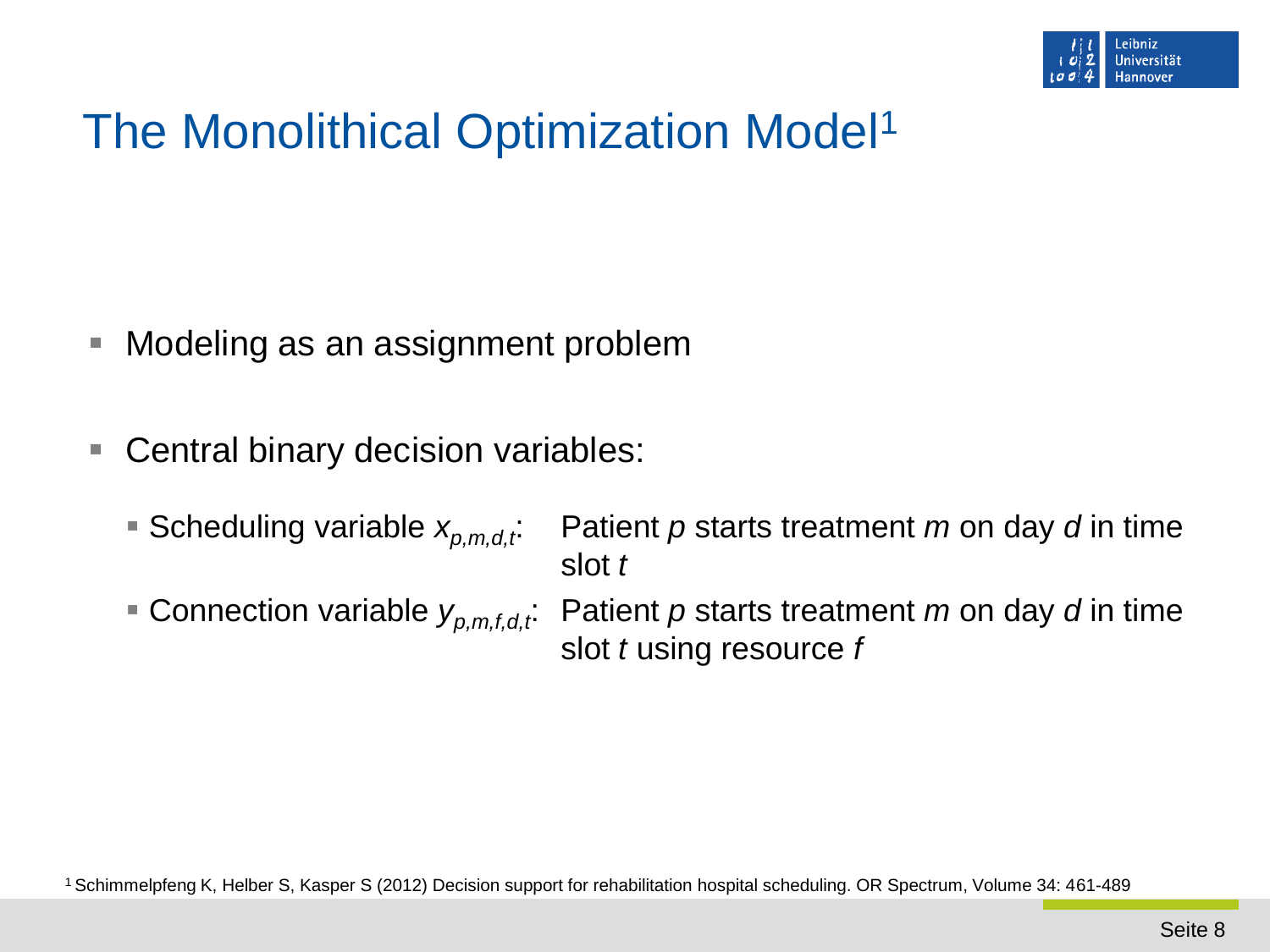

# The Monolithical Optimization Model

- Objective Function: Maximization of number of scheduled treatments
- Restrictions:
	- ... combining the two central binary variables
	- … reflecting the resource availability
	- … prohibiting the collision of treatments
	- … preventing overstressing patients capabilities
	- … ensuring correct sequences of treatments
	- … fixing the date of treatments
	- various more …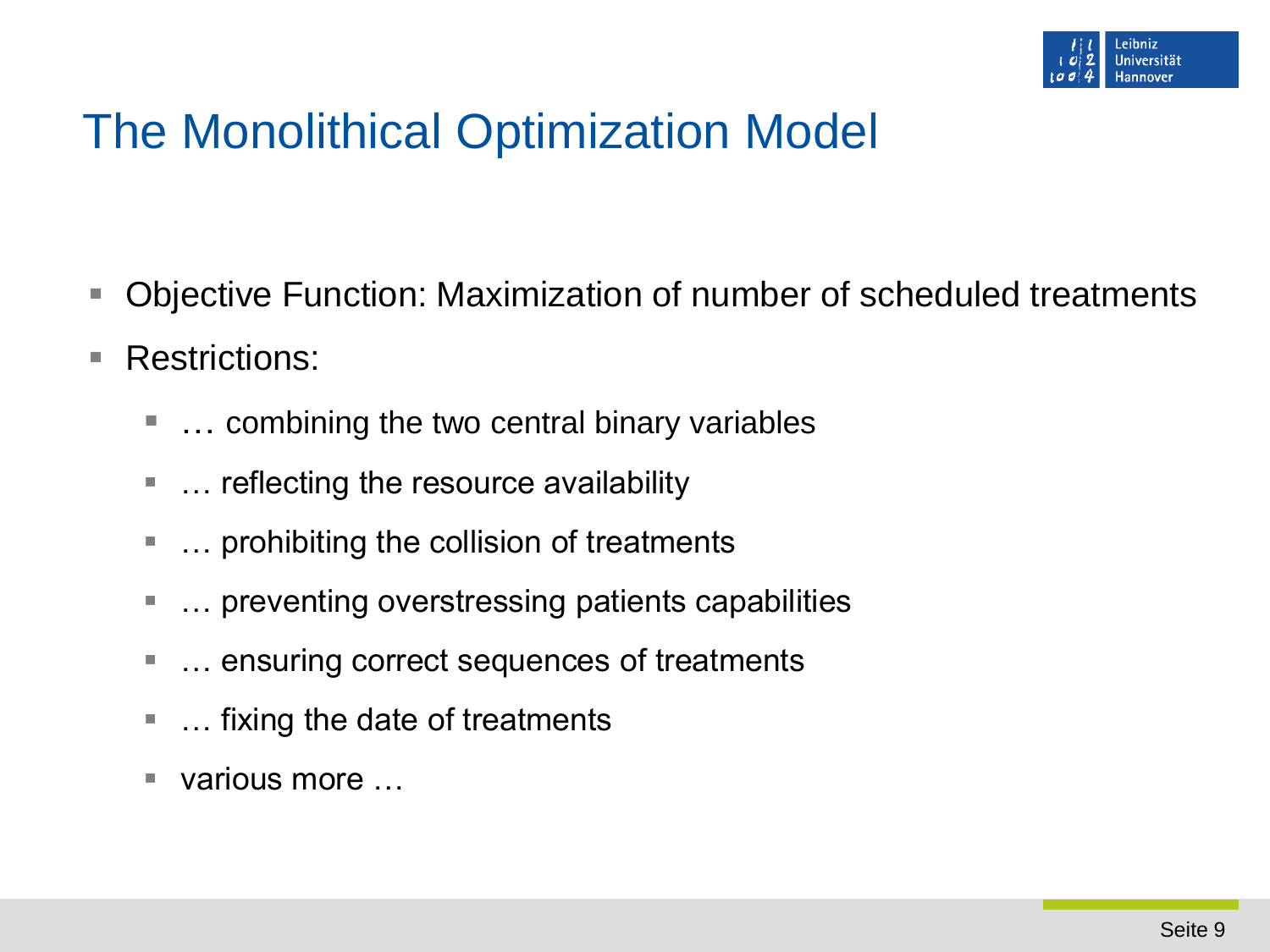

## Solvability of the Monolithic Model

- Small problem instance:
	- 40 Patients, 18 resources, 30 days, 120 time slots
	- Nonzeros:  $\sim$ 30,000,000 (GAMS) /  $\sim$  6,700,000 (CPLEX)
	- ~7% gap after 1 hour, optimality after 24 hours
- **Large problem instance:** 
	- $\blacktriangleright$  >400 Patients,  $\sim$ 100 resources, 30 days, 120 time slots
	- Nonzeros: ~800,000,000 (GAMS), -



Not solveable monolithically at the moment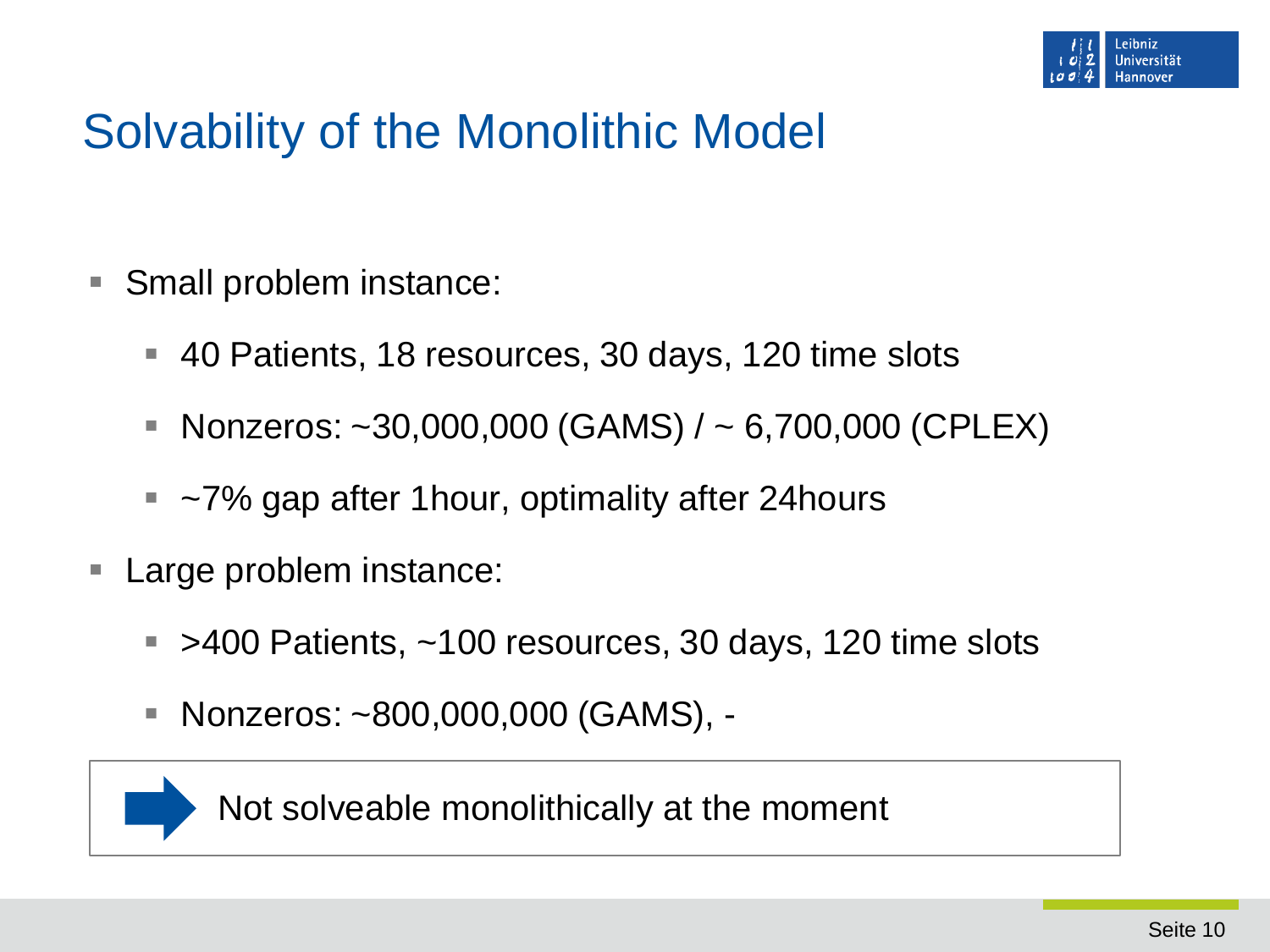

### Solving the Planning Problem Using a Decomposition Approach

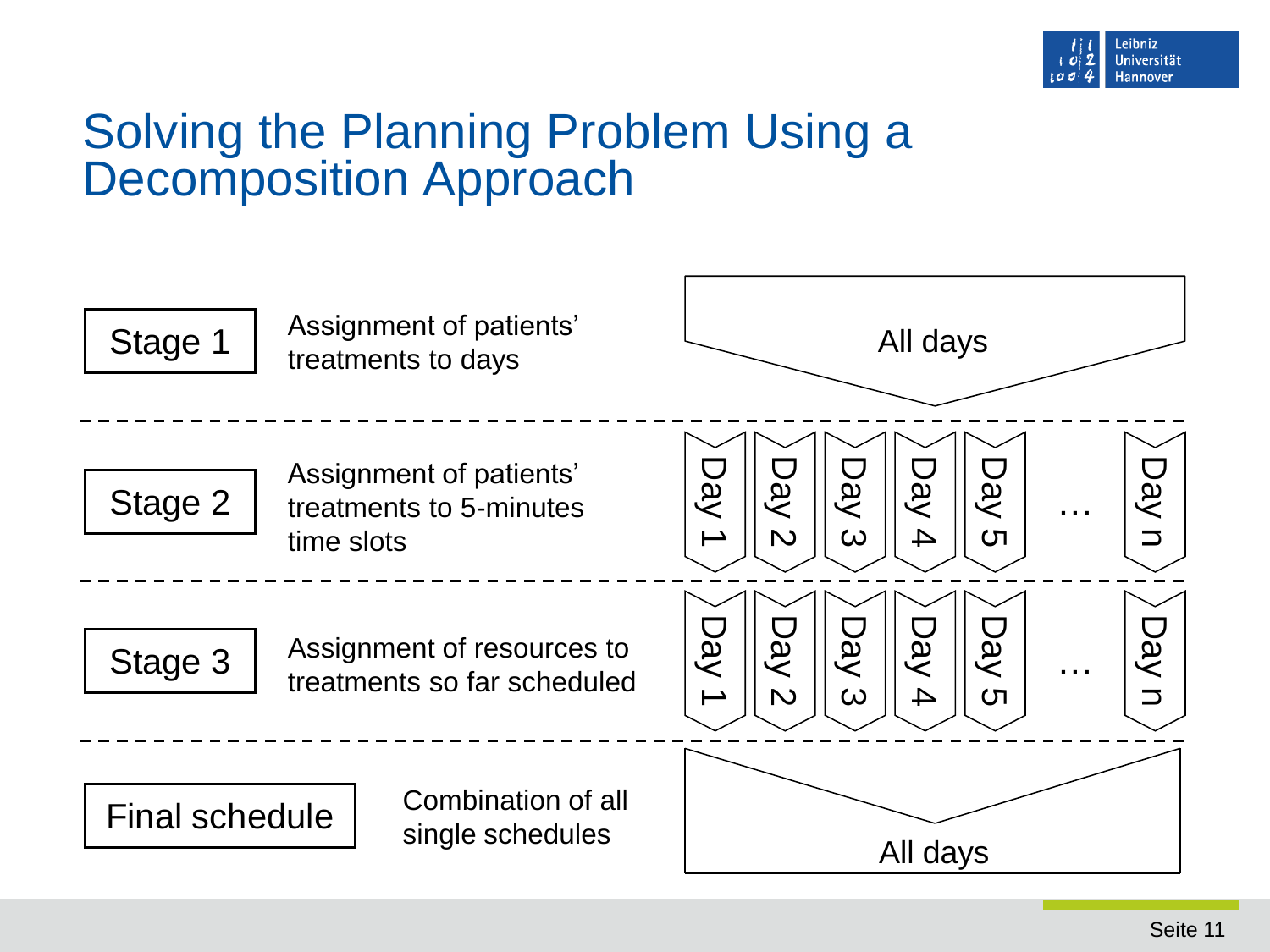![](_page_11_Picture_0.jpeg)

## Agenda

- 1. Motivation
- 2. The Monolithic Planning Approach
- 3. Outline of a Heuristic Algorithm
- 4. Next Steps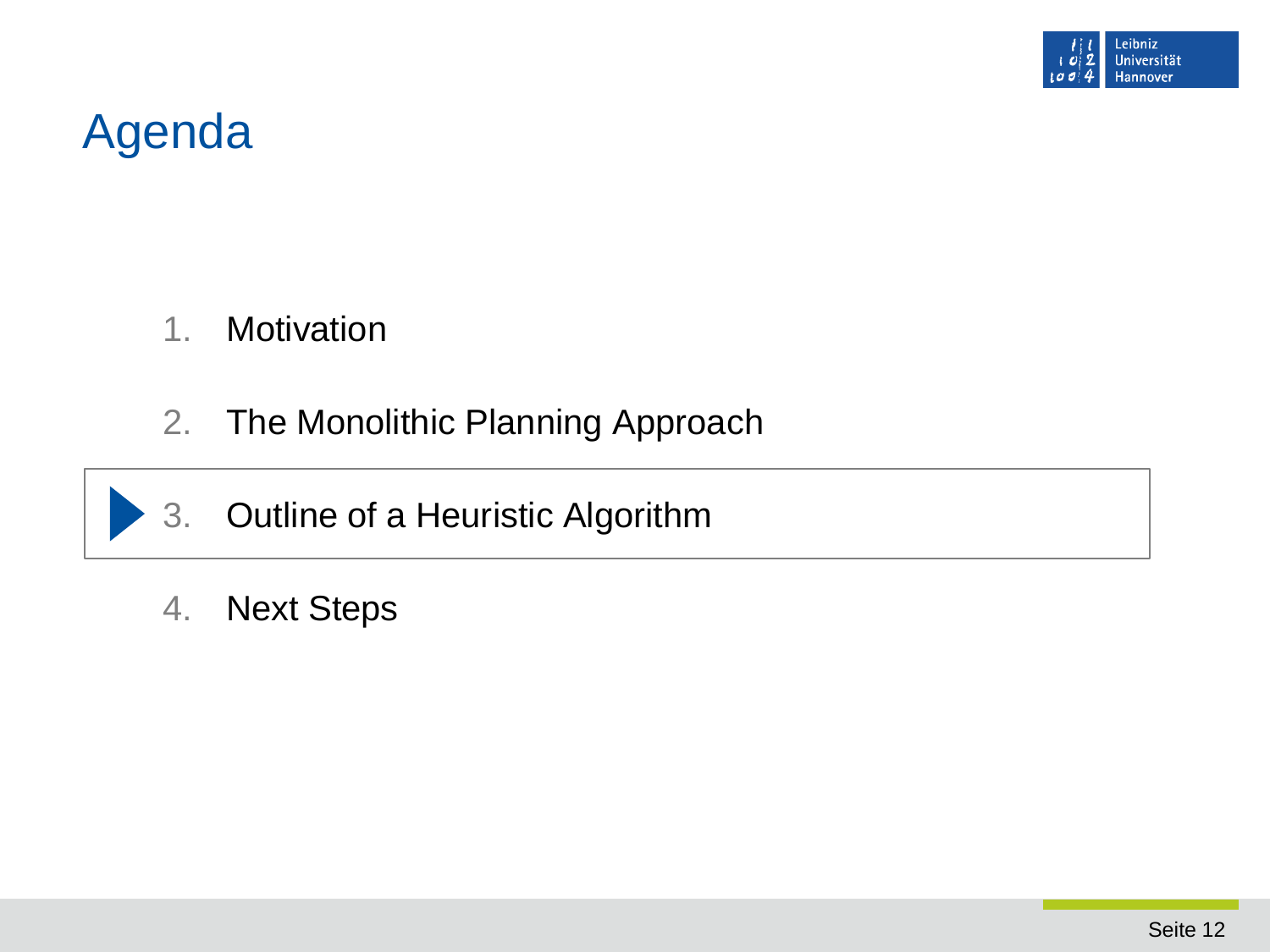![](_page_12_Picture_0.jpeg)

## Overview: Iterative Heuristic Algorithm

![](_page_12_Figure_2.jpeg)

■ Greedy Heuristic with incentive scheme

■ Local Search with incentive scheme

■ Local Search without incentive scheme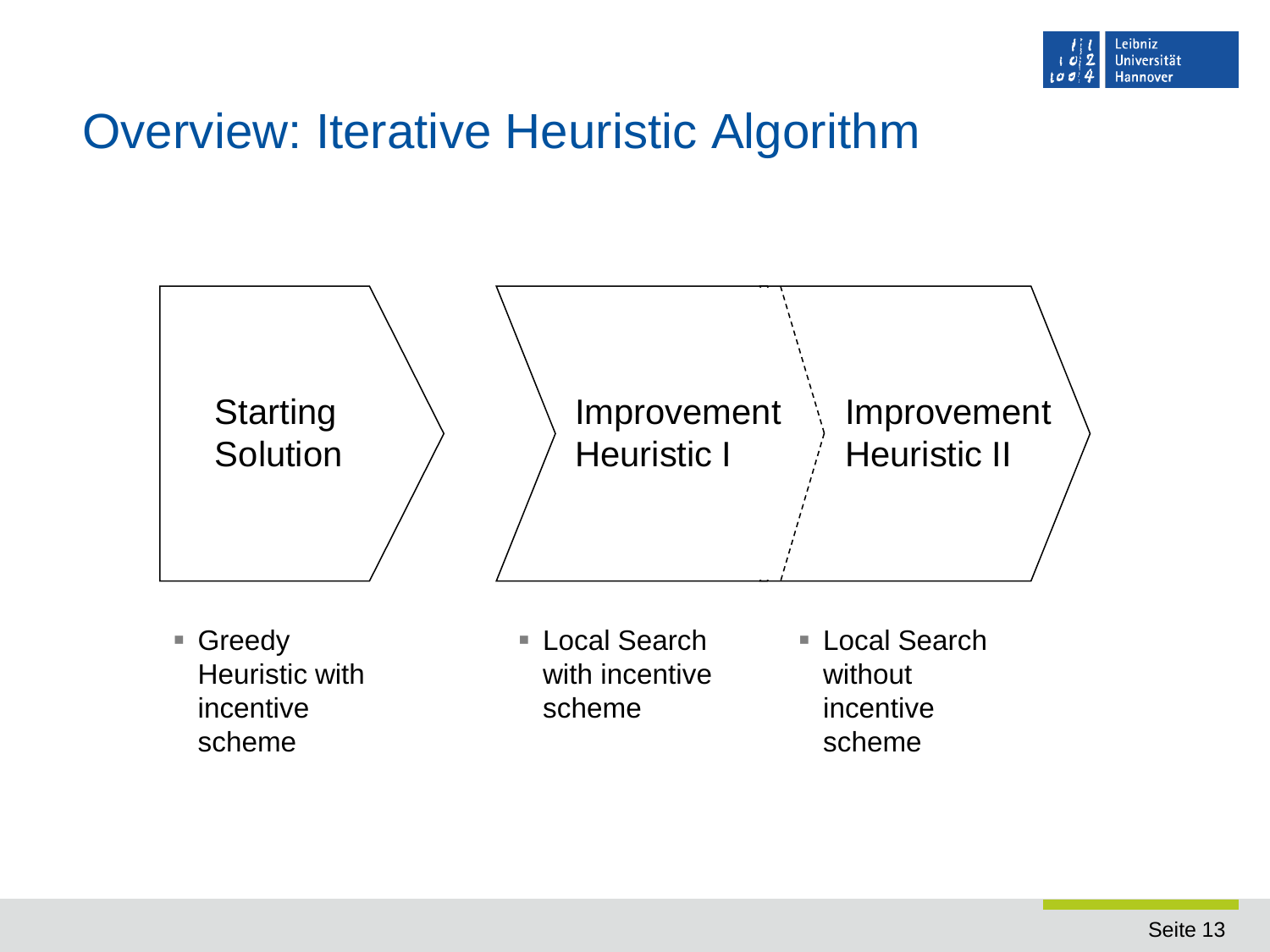![](_page_13_Picture_0.jpeg)

### Iterative Algorithm: Step 1 – The Greedy Heuristic

- Target: Construction of a starting solution
- Procedure:
	- Scheduling the first patient using all available resources
- $\rightarrow$  Blocking of used resource capacity **Iteration** 
	- $\frac{54}{10}$  Scheduling the next patient using all remaining resources
	- **Incentive scheme:** 
		- **Problem: "Cluttered" schedules with many** useless gaps
		- Reward seamless scheduling of treatments

![](_page_13_Figure_10.jpeg)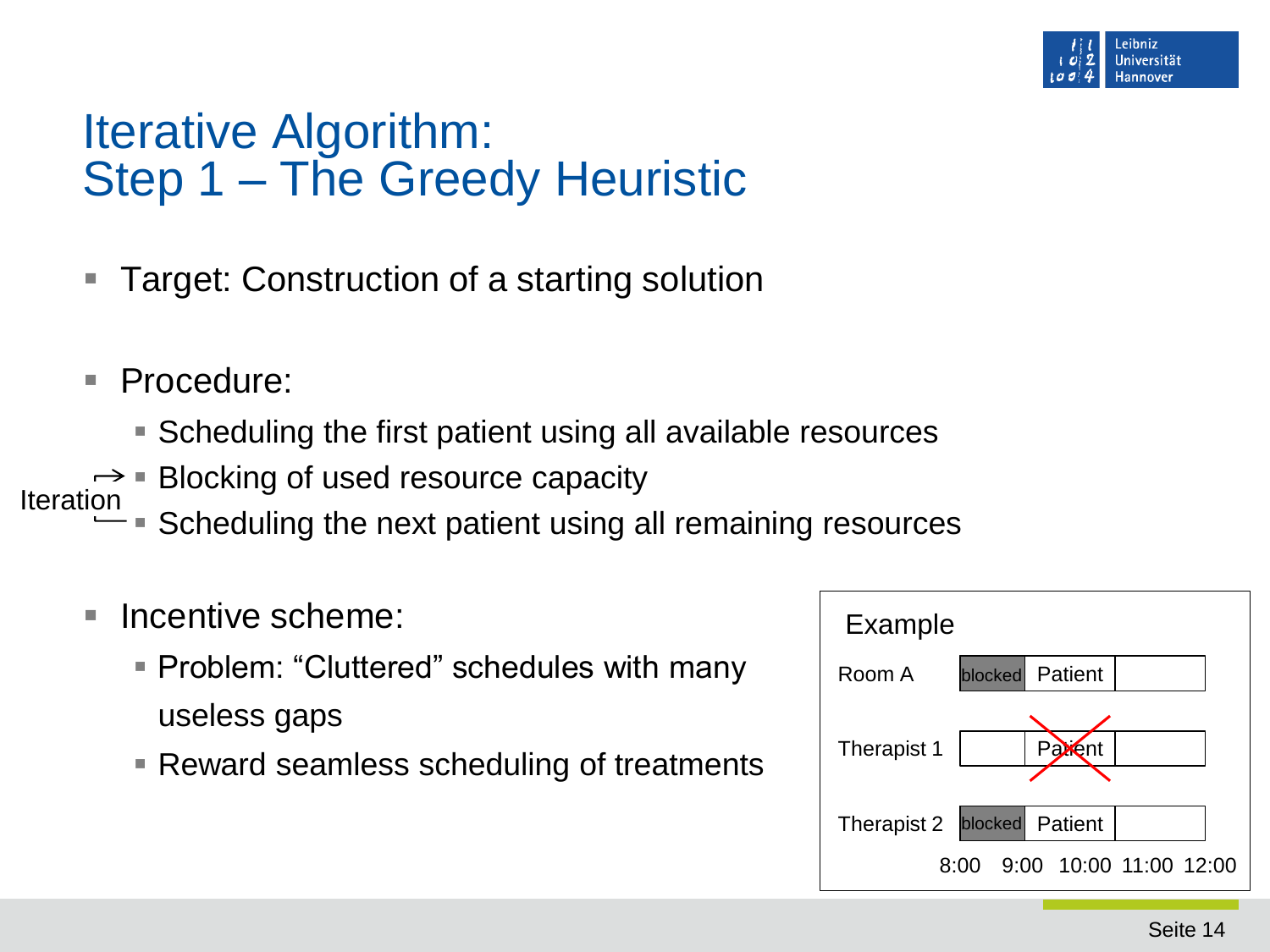![](_page_14_Picture_0.jpeg)

## Iterative Algorithm: Step 2 –Local Search

- Target: Optimization of the schedule from step 1
- Approach:
	- Optimization of treatments and resources for a limited number of patients
	- Selection of patients in each iteration: randomly or considering the amount of so far scheduled treatments
	- Deactivation of the incentive scheme as soon as the improvements are getting small

![](_page_14_Picture_7.jpeg)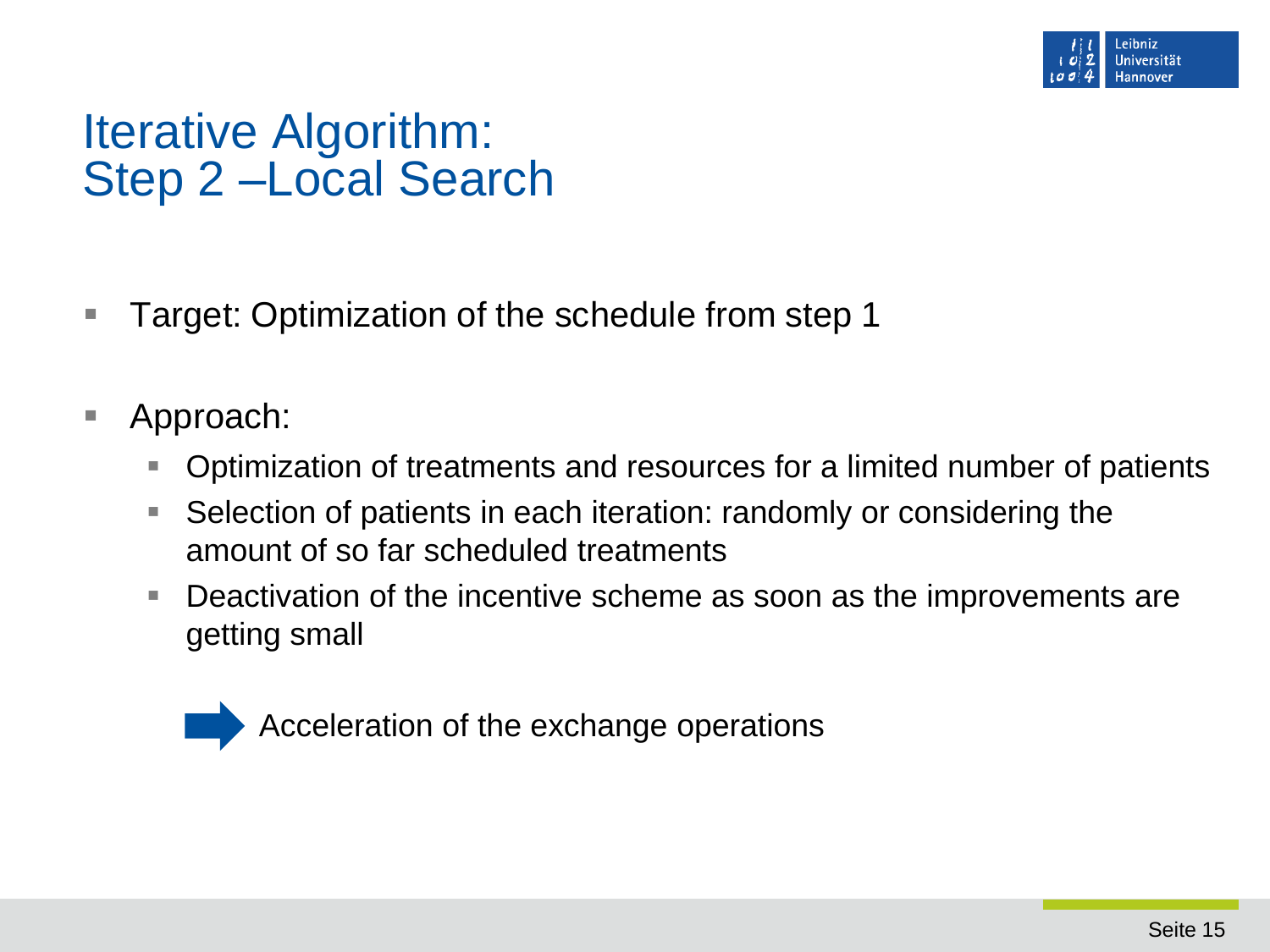![](_page_15_Picture_0.jpeg)

## Description of Test Instances

| <b>Test instance</b>         | <b>Small Rehab Hospital</b> | <b>Large Rehab Hospital</b> |
|------------------------------|-----------------------------|-----------------------------|
| <b>Patients</b>              | 40                          | 429                         |
| <b>Types of activities</b>   | 25                          | 182                         |
| <b>Prescribed treatments</b> | $-3.400$                    | $~1$ - 36.300               |
| Days                         | 30                          |                             |
| Time slots (à 5-min)         | 120                         |                             |
| <b>Resource categories</b>   | 18                          | 26                          |
| Single resources             | 18                          | 92                          |

■ Used computing capacity: 4 cores, 3GHz, 8GB RAM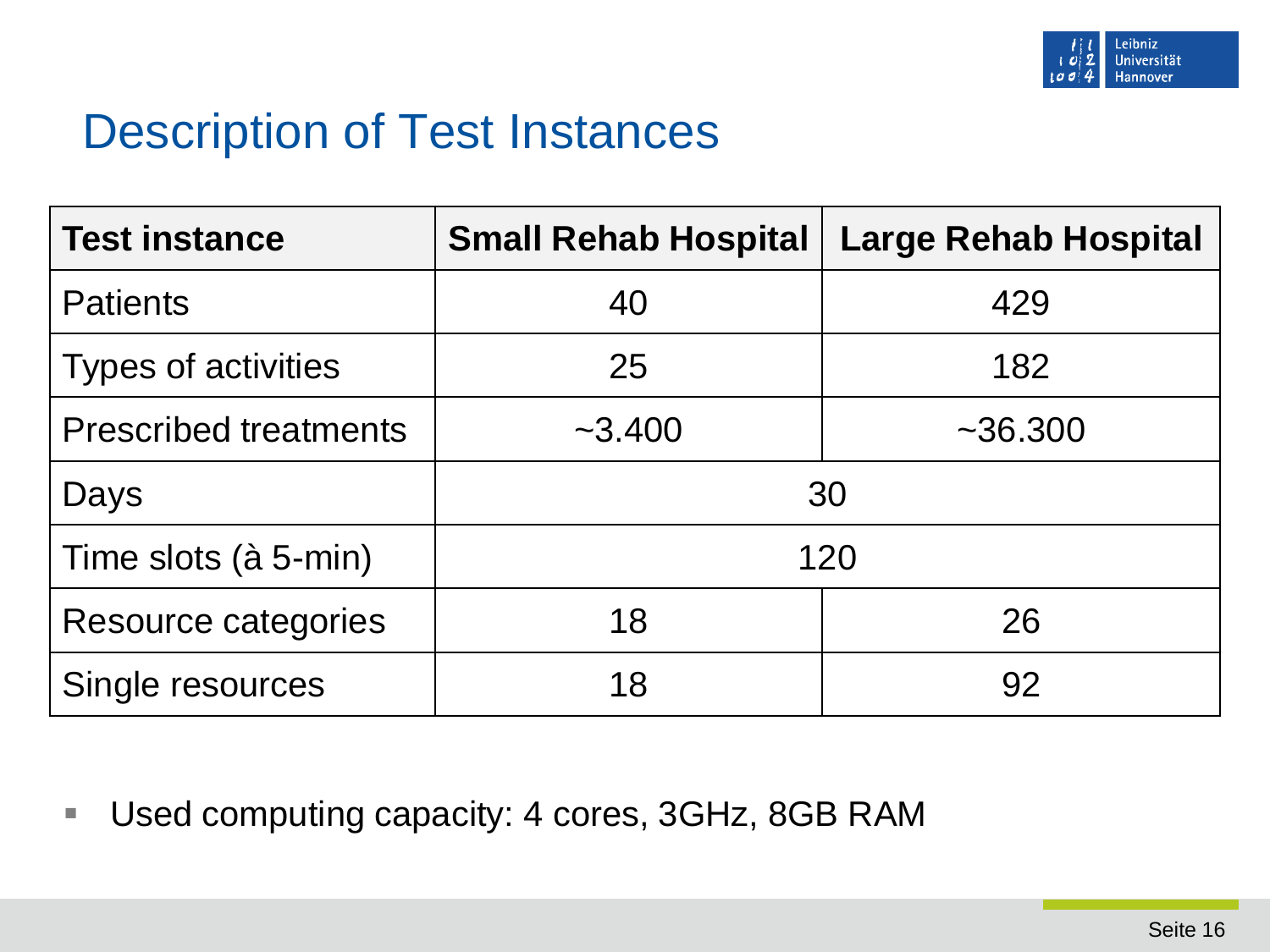![](_page_16_Picture_0.jpeg)

## Numerical Results: Small Rehabilitation Hospital

![](_page_16_Figure_2.jpeg)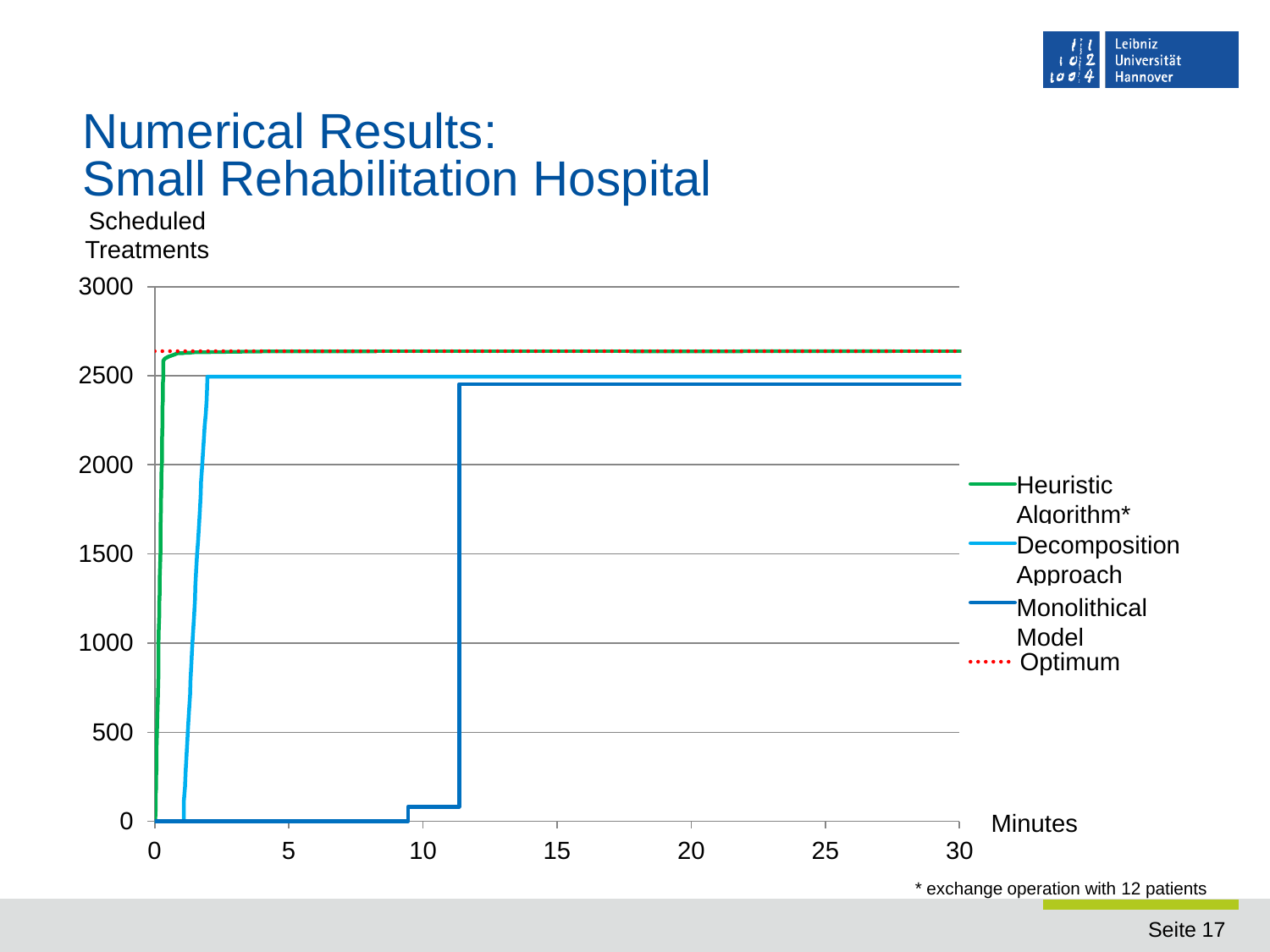![](_page_17_Picture_0.jpeg)

#### Numerical Results – in Detail: Small Rehabilitation Hospital

![](_page_17_Figure_2.jpeg)

Seite 18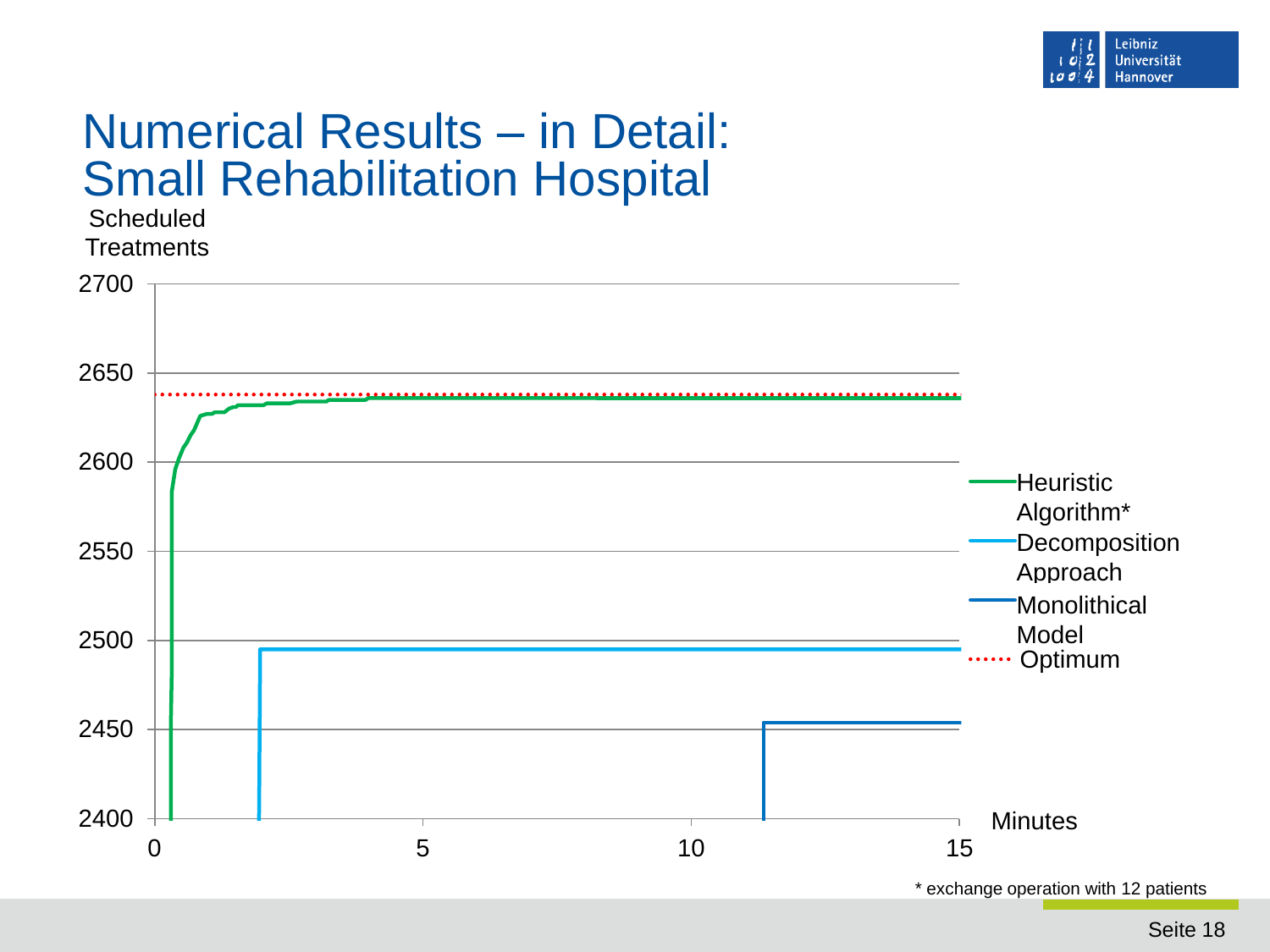![](_page_18_Picture_0.jpeg)

## Numerical Results: Large Rehabilitation Hospital

![](_page_18_Figure_2.jpeg)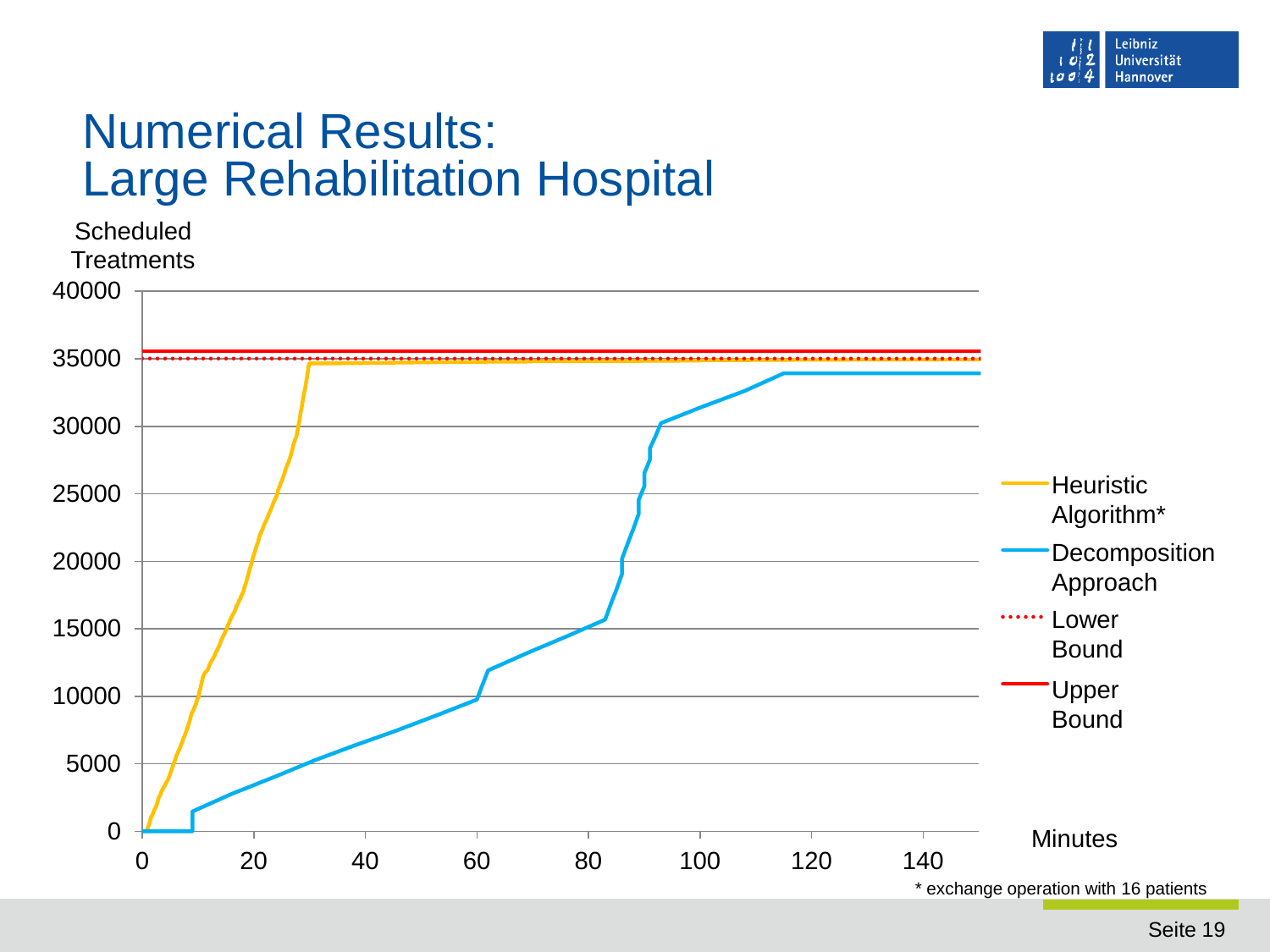![](_page_19_Picture_0.jpeg)

## Numerical Results – in Detail: Large Rehabilitation Hospital

![](_page_19_Figure_2.jpeg)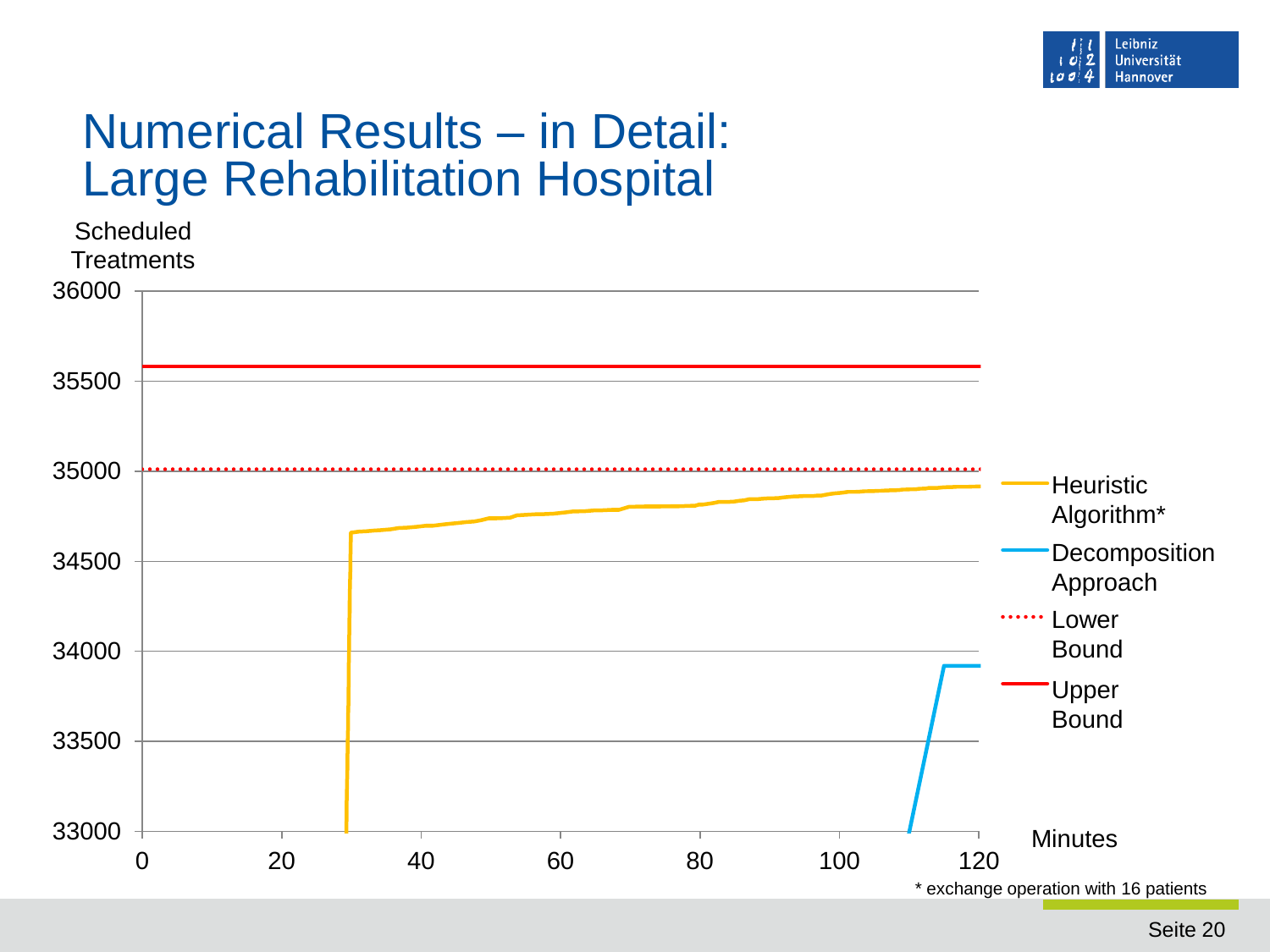![](_page_20_Picture_0.jpeg)

## Agenda

- 1. Motivation
- 2. The Monolithic Planning Approach
- 3. Outline of a Heuristic Algorithm

#### 4. Next Steps